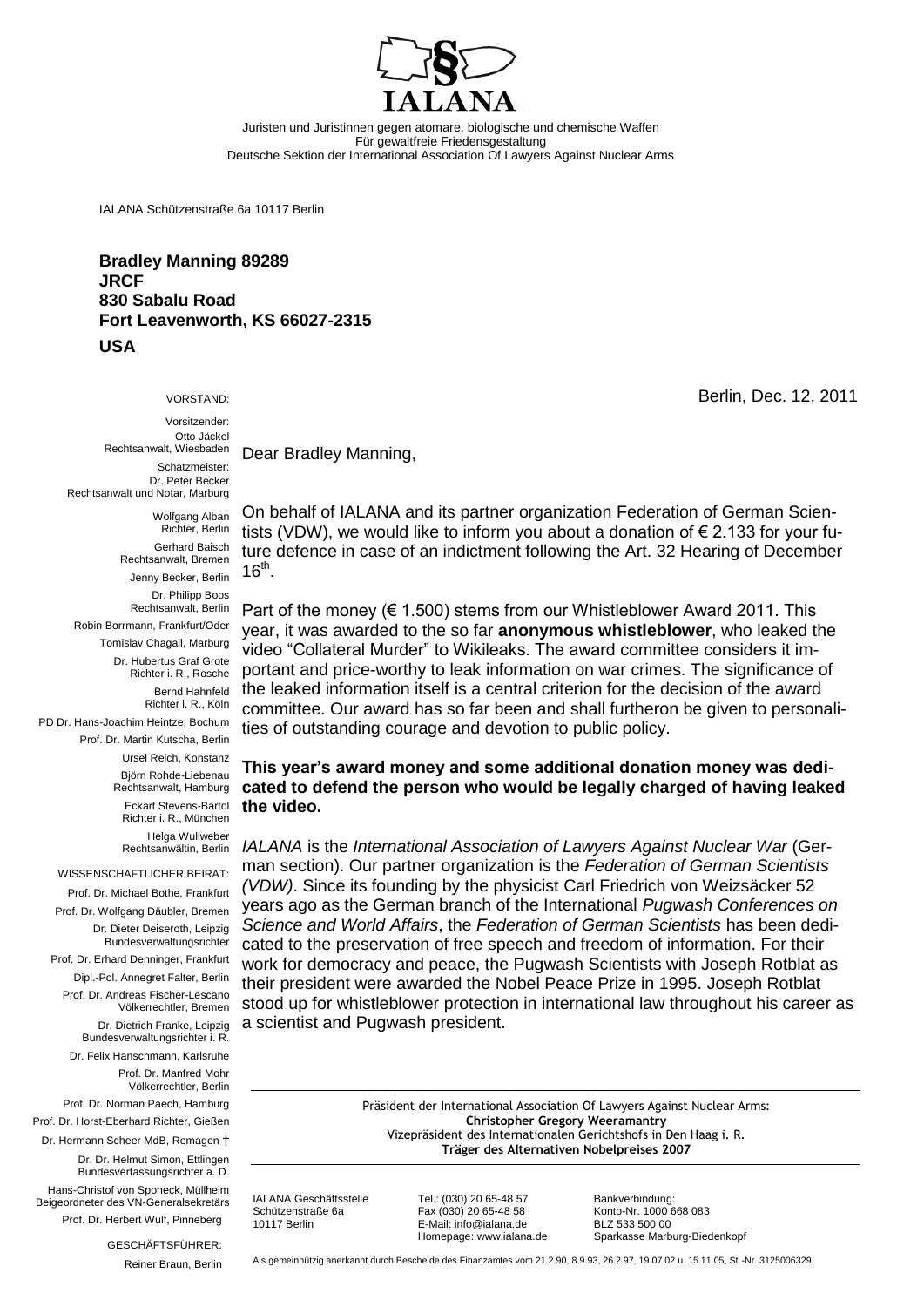

Members of the award committee edit a series of documentations of the whistleblower award cases. Thus in the event of an indictment following your forthcoming Article 32 Hearing, we plan to follow the process closely for a documentation of it in Germany.

The statement of the Award Jury reads as follows:

## *"Whistleblower Award 2011 for the anonymous whistleblower who released the video "Collateral Murder" through WikiLeaks*

*This year's Whistleblower Award goes to a so far anonymous individual. She or he has disclosed classified footage in April 2010 that documents U.S. soldiers committing severe war crimes. The anonymity of the individual does not stand in the way of awarding her/his whistleblowing. The presentation of the prize will take place once the identity of the award winner is known; until then, the prize money together with the donations collected for this purpose will be deposited onto a trustee account and be used for the support of those who are held liable for the publication of said video.*

*The official military video depicts the intentional killing of at least seven civilians by a U.S. Apache helicopter crew on July 12, 2007, in Iraq. Two of the victims were journalists working for the news agency Reuters. A severely injured reporter is killed when people want to rescue him. The lethal "engagement" of the helicopter crew had previously been authorized several times by their superiors via radio communication.*

*The video is now publicly accessible at: http://www.collateralmurder.com/*

*It shows the cynical comments and contempt for human life associated with the unlawfull killings and also proves that the official spokespeople of the multinational forces in Iraq have lied about the incident to the media and the public. Moreover, it is now evident that the termination of the investigations launched by the U.S. army against those involved in 2007 was unjustified.*

*There are no indications that the perpetrators of the crime are charged or that they will face legal action. Instead, law enforcement authorities focus on tracking down and convicting the whistleblower. This is a wellknown reaction when states try to conceal illegal actions in the name of the "national interest": guilty are not the ones who have committed the crime, but the messenger who discloses the information to the public.*

*Under current international law (Articles 51 and 52 of the Protocol I Additional to the Geneva Convention), military actions must only be conducted against enemy forces or other military targets, but not against civilians. Indiscriminate military attacks are prohibited. Non-combatants must be protected by soldiers even in combat*  zones. They must not be killed, wounded, or taken as prisoners. Reprisals against the civil population as well *as their intimidation and terrorization are prohibited. Even before or while attacking a military target, every precaution must be taken to spare the civilian population at or near the targeted object. If possible, the civilian population must be warned in advance. Every single soldier is personally responsible to comply with these rules of international humanitarian law. Anyone violating these rules commits a war crime that must be pursued both by national and international law as a serious offense.*

*It can never be detrimental to the "national interest" of a democratic constitutional state if the public is in*formed about severe violations of law committed by state officials. An essential requirement of a constitutional *democracy is the compliance of acts of the executive branches with the legal system. Otherwise, said state is no longer a state where the rule of law is in effect. Any constitutional democracy heavily depends on the control of its representatives and officials by its citizens and the media. This control can only be sufficiently enforced if the necessary information becomes available. Hence, government-controlled injustice, crimes committed by officials and their respective cover-ups oppose the public interest and the common good.*

*In view of the above, 1935/1936 Nobel Peace Prize recipient Carl von Ossietzky made the right decision and still deserves respect and recognition for publishing information about the secret military collaboration between the German Reichswehr and Soviet military authorities in his magazine "Die Weltbühne" in 1929. This rearmament aimed at preparing for war without the knowledge of the German Parliament and violated the*